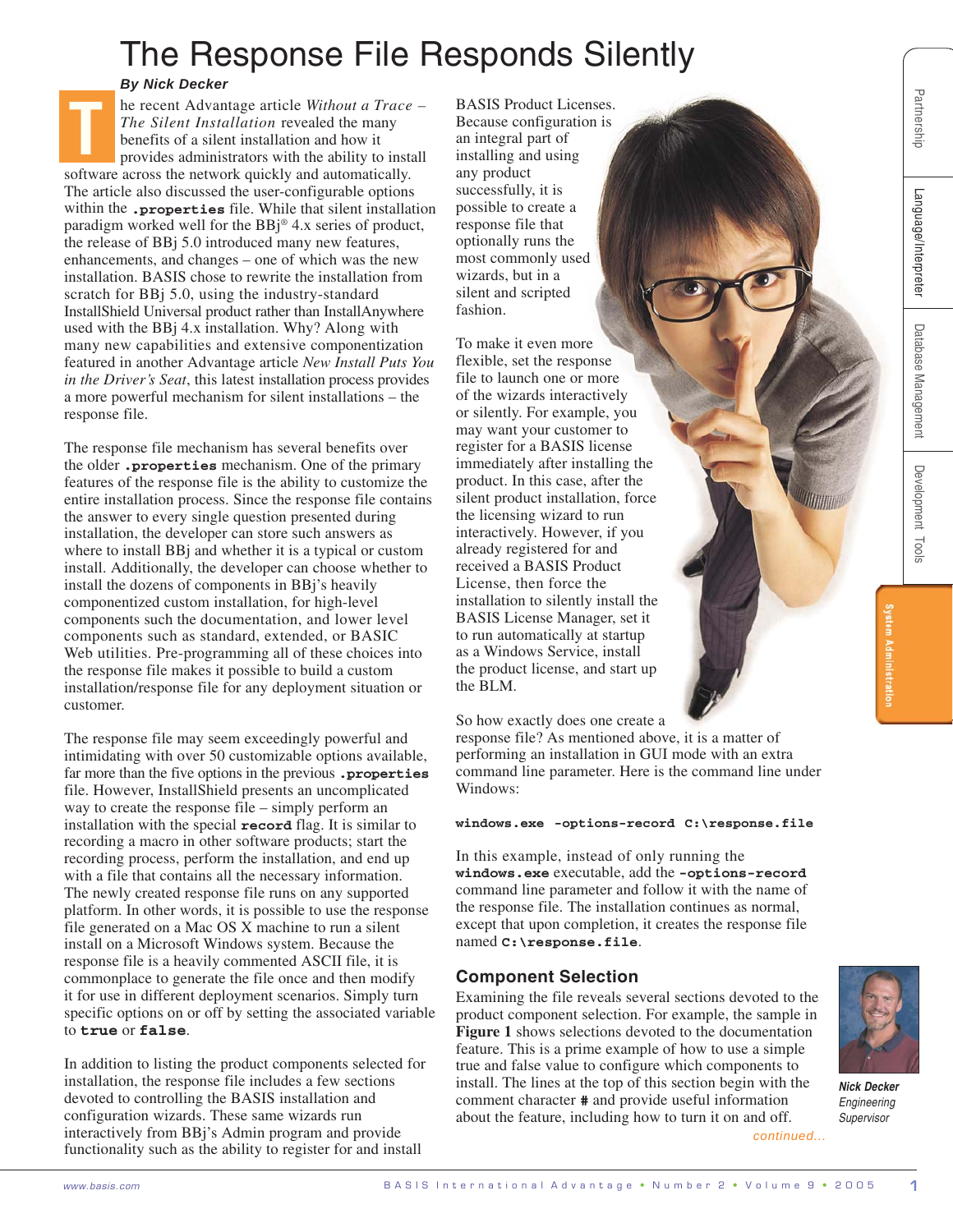```
################################################################################
#
# "Documentation" Feature
#
# The selection state of the "Documentation" feature. Legal values are:
#
     # true - Indicates that the feature is selected for installation
     # false - Indicates that the feature is not selected for installation
#
# For example, to select "Documentation" for installation, use
#
     # -P documentationFeatureBean.active=true
#
-P documentationFeatureBean.active=false
```
**Figure 1.** Documentation section from a sample response file

#### **Installation and Configuration Wizards**

The remaining sections deal with the BASIS Installation and Configuration Wizards and are a bit more involved since they offer more choices than simply turning a component on or off. The response file presents the wizards in three sections; the first section (**Figure 2**) addresses the wizards that can run interactively or not at all. The comment section indicates that you can configure the wizards to run interactively, such as the License Registration wizard is set to do here. If you do not want a wizard to run, just set the value to **Off**.

```
################################################################################
#
# BASIS Installation and Configuration Wizard options
#
# The following variables set whether or not to run some of the various BASIS
# installation and configuration wizards after the installation of the software.
# Setting a value to 'Interactive' will cause the specified wizard to be run
# interactively. Setting a value to 'Off' will prevent that wizard from being
# run.
#
# Values: Off|Interactive
-V IS_WIZ_LICENSE_REGISTER="Interactive"
-V IS_WIZ_EM="Off"
-V IS_WIZ_FINISH="Off"
-V IS_WIZ_REBOOT="Off"
```
**Figure 2.** Setting interactive wizards in the sample response file

The second section lists six more wizards that differ from the previous group because they can run silently in addition to interactively, or not at all. This may not seem like a significant difference, but a wizard must have all of the necessary information ahead of time to run silently, since it cannot rely on a user interface popup to query the user. Fortunately, the response file is a perfect place to store the information that is essential to execute the wizards silently. The example in **Figure 3** shows how to configure the BLM and start it automatically.

*continued...*

```
################################################################################
#
# BASIS Installation and Configuration Wizard options
#
# The following variables set whether or not to run some of the various BASIS
# installation and configuration wizards after the installation of the software.
# Setting a value to 'Interactive' will cause the specified wizard to be run
# interactively. Setting a value to 'Off' will prevent that wizard from being
# run. Setting a value to 'Silent' will cause the wizard to run silently,
# provided the appropriate properties are set in the next section. Currently,
# the installer runs all Silent wizards first, then all Interactive. Therefore,
# it's not recommended that you mix and match Silent and Interactive wizards,
# unless the ordering makes sense. In other words, do not run the
# IS_WIZ_BBJ_START_STOP silently and the IS_WIZ_BBJ_CFG_STARTUP interactively,
# as this will cause BBjServices to be started before the wizard is shown to
# configure its startup.
#
# Values: Off|Interactive|Silent
-V IS_WIZ_LICENSE_INSTALL="Off"
-V IS_WIZ_BLM_CFG_STARTUP="Silent"
-V IS_WIZ_BLM_START_STOP="Silent"
-V IS_WIZ_BBJ_BRAND="Off"
-V IS_WIZ_BBJ_CFG_STARTUP="Off"
-V IS_WIZ_BBJ_START_STOP="Off"
```
**Figure 3.** Setting silent wizards in the sample response file

Partnership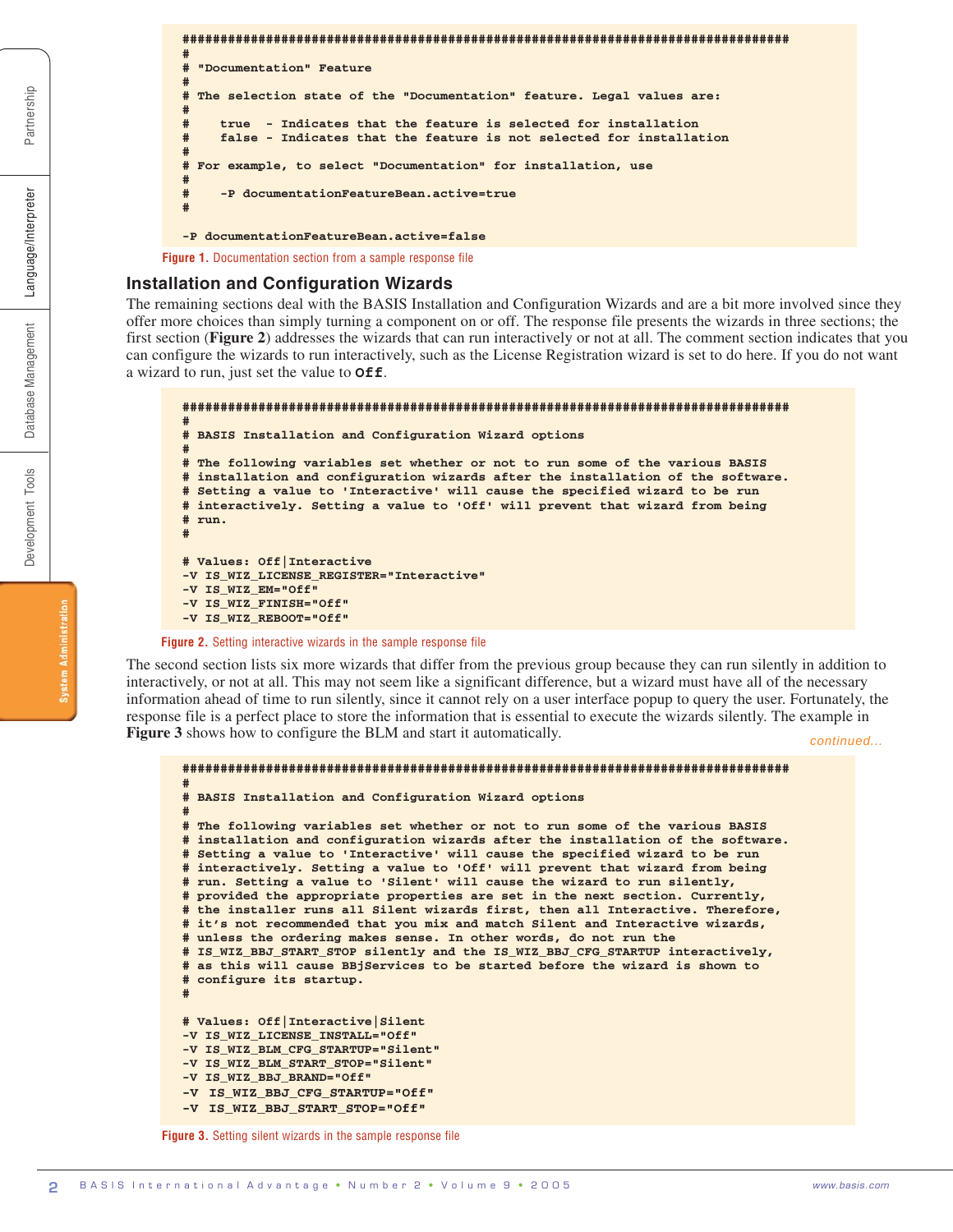In order for the two BLM wizards shown in **Figure 3** to run **Silent** properly, they require additional information presented in last wizard section shown in **Figure 4**.

```
From the results of the results of the results of the results of the results of the results of the results of the results of the results of the results of the results of the results of the results of the results of the re
       ################################################################################
        #
       # BASIS Installation and Configuration Wizard options
        #
       # The following variables define properties to be used in conjunction with one
       # of the above wizards when that wizard is set to 'Silent.'
        #
       # Value: hostname of the machine running the BLM
       -V IS_WIZ_BBJ_BRAND_SERVERNAME=""
       # Values: Service|Login|Manual|InitTab
       -V IS_WIZ_BBJ_CFG_STARTUP_TYPE=""
       # Values: Automatic|Manual|Disabled
       -V IS_WIZ_BBJ_CFG_STARTUP_SERVICESTARTUPTYPE=""
       # Value: Windows User Account that BBj Services will use to run
       -V IS_WIZ_BBJ_CFG_STARTUP_USERACCOUNT=""
       # Value: Windows User Password that BBj Services will use to run
       -V IS_WIZ_BBJ_CFG_STARTUP_PASSWORD=""
       # Values: True|False
       -V IS_WIZ_BBJ_START_STOP_STARTUP=""
       # Value: full path to the license file to install
       -V IS_WIZ_LICENSE_INSTALL_LICENSEFILE=""
       # Values: Service|Login|Manual|InitTab
       -V IS_WIZ_BLM_CFG_STARTUP_TYPE="Service"
       # Values: Automatic|Manual|Disabled
       -V IS_WIZ_BLM_CFG_STARTUP_SERVICESTARTUPTYPE="Automatic"
       # Values: True|False
       -V IS_WIZ_BLM_START_STOP_STARTUP="True"
```
**Figure 4.** Defining properties for the silent installation

The last three variables in **Figure 4** supply the information required for the BLM wizards – how to configure the BLM and whether to start it up at the end of the installation. The **Service** setting for the variable **IS\_WIZ\_BLM\_CFG\_STARTUP\_TYPE** installs the BLM as a Windows service. Options for this variable include:

**Service** – Run as a Windows service on NT-based operating systems **Login** – Run when the user logs in to the Windows machine **Manual** – Require the user to start the BLM manually (does not start automatically) **InitTab** – Run via the **inittab** or **init.d** on UNIX and Mac systems

The second variable **IS\_WIZ\_BLM\_CFG\_STARTUP\_SERVICESTARTUPTYPE** configures the BLM Windows service to start up automatically. When the BLM service runs as a Windows service, you may configure it to run automatically, manually, or set it to a disabled state. These states are available with every Windows service and are modifiable after the installation via the Admin program or the Windows Service Control Manager.

The last variable **IS WIZ BLM START STOP STARTUP** set to **True** starts up the BLM before the installation completes. With the correct settings and necessary configuration information, other wizards can run silently just as the BLM wizards do. By following these same steps you can configure BBj Services, install a license, and brand BBj to a particular machine so that it always requests its license from a BLM on that machine.

After creating a customized response file, the next step is to test it. Running the install silently with a response file is similar to the process of creating a response file – run the installation and provide a couple of command line parameters. For example:

**windows.exe -options C:\response.file –silent**

*continued...*